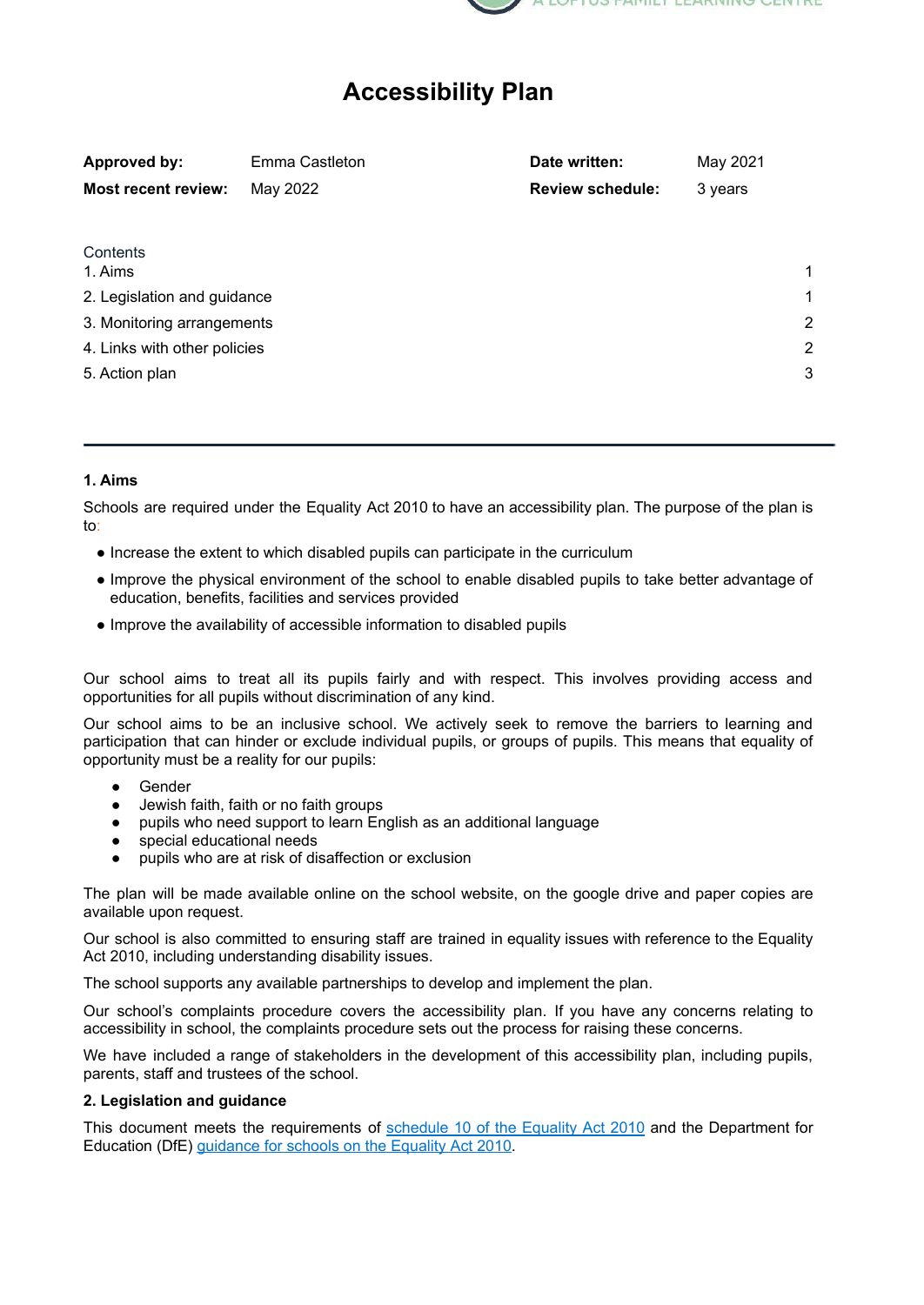The Equality Act 2010 defines an individual as disabled if they have a physical or mental impairment that has a 'substantial' and 'long-term' adverse effect on their ability to undertake normal day to day activities.

Under the Special [Educational](https://www.gov.uk/government/publications/send-code-of-practice-0-to-25) Needs and Disability (SEND) Code of Practice, 'long-term' is defined as 'a year or more' and 'substantial' is defined as 'more than minor or trivial'. The definition includes sensory impairments such as those affecting sight or hearing, and long-term health conditions such as asthma, diabetes, epilepsy and cancer.

Schools are required to make 'reasonable adjustments' for pupils with disabilities under the Equality Act 2010, to alleviate any substantial disadvantage that a disabled pupil faces in comparison with non-disabled pupils. This can include, for example, the provision of an auxiliary aid or adjustments to premises.

- United Nations Convention on the Rights of the Child
- United Nations Convention on the Rights of Persons with Disabilities
- Human Rights Act 1998
- The Special Educational Needs and Disability Regulations 2014
- Education and Inspections Act 2006
- Equality Act 2010
- The Education Act 1996
- The Children and Families Act 2014
- The Equality Act 2010 (Specific Duties and Public Authorities) Regulations 2017
- DfE (2014) 'The Equality Act 2010 and schools'
- DfE (2015) 'Special educational needs and disability code of practice: 0 to 25 years'

<span id="page-1-0"></span>This policy complies with our funding agreement and articles of association.

#### **3. Monitoring arrangements**

This document will be reviewed every **3** years but may be reviewed and updated more frequently if necessary.

#### **4. Links with other policies**

This accessibility plan is linked to the following policies and documents:

- Health and Safety Policy
- Equality Information and Objectives (public sector equality duty) statement for publication
- Special Educational Needs (SEN) Information Report
- Supporting pupils with Medical Conditions Policy
- Curriculum Policy
- Administering Medication Policy
- Anti-Bullying Policy
- Curriculum Policy
- School Development Plan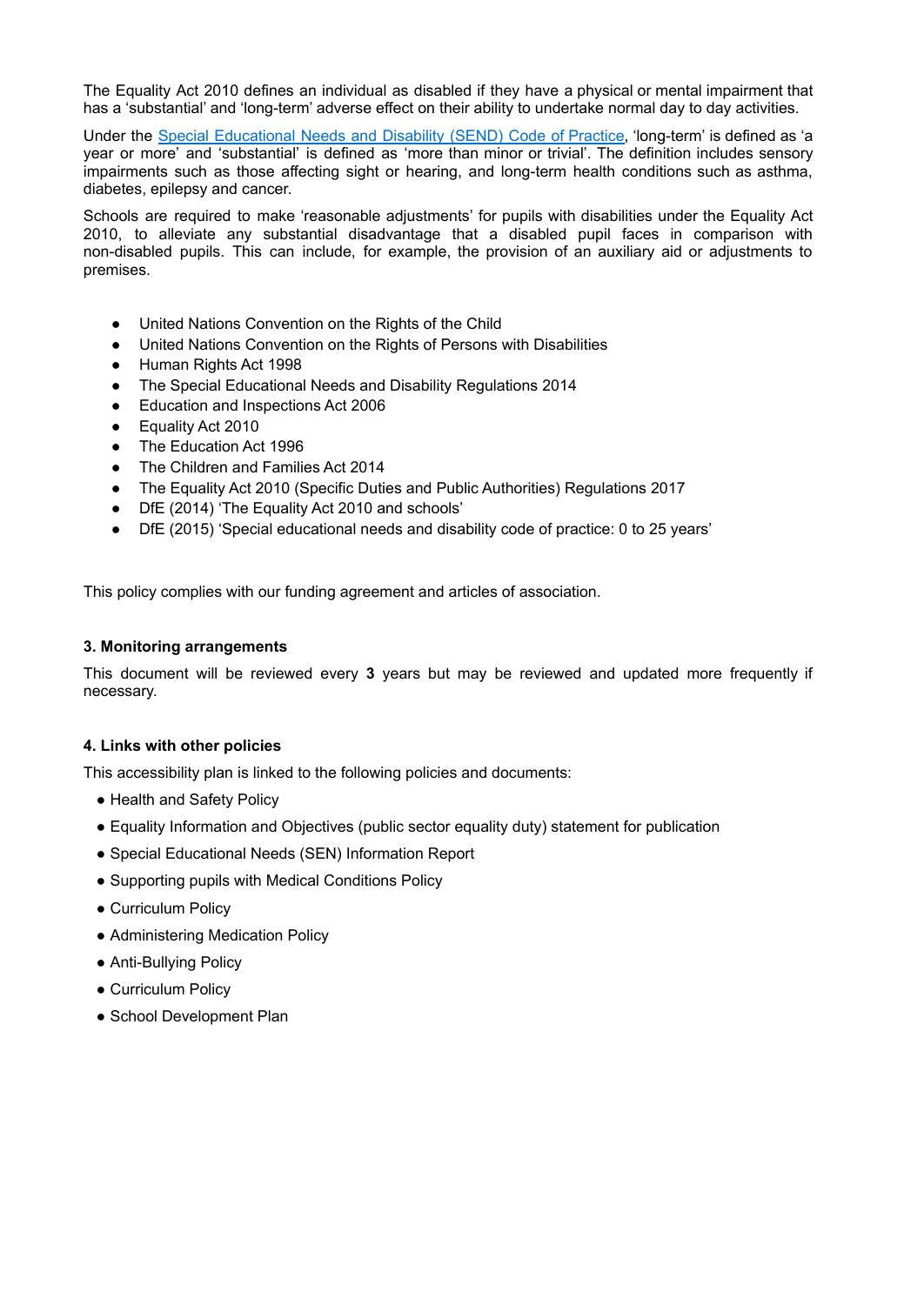

## **5. Action plan**

This action plan sets out the aims of our accessibility plan in accordance with the Equality Act 2010

| Aim                                                                     | • Current good practice<br>Include established<br>practice and practice<br>under development                                                                                                                                                                                                                                                                                                                                                                                                                                                    | <b>Objectives State</b><br>short, medium<br>and long-term<br>objectives | Actions to be taken                                                                                                                                                                                                                                                                                                                                                                                                                                                                                                                                                                                                                                                                  | Person<br>responsible | Date to complete actions by |
|-------------------------------------------------------------------------|-------------------------------------------------------------------------------------------------------------------------------------------------------------------------------------------------------------------------------------------------------------------------------------------------------------------------------------------------------------------------------------------------------------------------------------------------------------------------------------------------------------------------------------------------|-------------------------------------------------------------------------|--------------------------------------------------------------------------------------------------------------------------------------------------------------------------------------------------------------------------------------------------------------------------------------------------------------------------------------------------------------------------------------------------------------------------------------------------------------------------------------------------------------------------------------------------------------------------------------------------------------------------------------------------------------------------------------|-----------------------|-----------------------------|
| Increase access<br>to the curriculum<br>for pupils with a<br>disability | • Our school offers a<br>differentiated curriculum<br>for all pupils<br>• We use resources tailored<br>to the needs of pupils who<br>require support to access<br>the curriculum<br>• Curriculum resources<br>include examples of<br>people with disabilities<br>• Curriculum progress is<br>tracked for all pupils,<br>including those with a<br>disability<br>• Targets are set effectively<br>and are appropriate for<br>pupils with additional<br>needs<br>• The curriculum is<br>reviewed to ensure it<br>meets the needs of all<br>pupils | Increase access<br>to the curriculum<br>for pupils with a<br>disability | Curriculum is subject to ongoing<br>review to ensure it meets the<br>needs of all pupils<br>A pre-formal, semi-formal and<br>formal curriculum model is being<br>reviewed to ensure pupils<br>continue to make excellent<br>progress towards challenging<br>objectives<br>Ensure the effectiveness of the<br>curriculum models.<br>Draw on the expertise of external<br>agencies to provide specialist<br>advice and support.<br>Update the curriculum statement,<br>policies and procedures to ensure<br>curriculum is accessible to all<br>learner<br>Ensure there are high<br>expectations<br>Ensure there is appropriate<br>deployment and training of<br>learning support staff | <b>Emily Haddock</b>  | <b>July 2022</b>            |
| Improve and<br>maintain access<br>to the physical<br>environment        | Our newly built building<br>opened in September 2020.                                                                                                                                                                                                                                                                                                                                                                                                                                                                                           | To ensure that<br>the building is<br>fully accessible<br>ensuring a     | To monitor and review pupil<br>access to ensure a positive<br>impact on learning                                                                                                                                                                                                                                                                                                                                                                                                                                                                                                                                                                                                     | <b>Sharon Mullish</b> | September 2021              |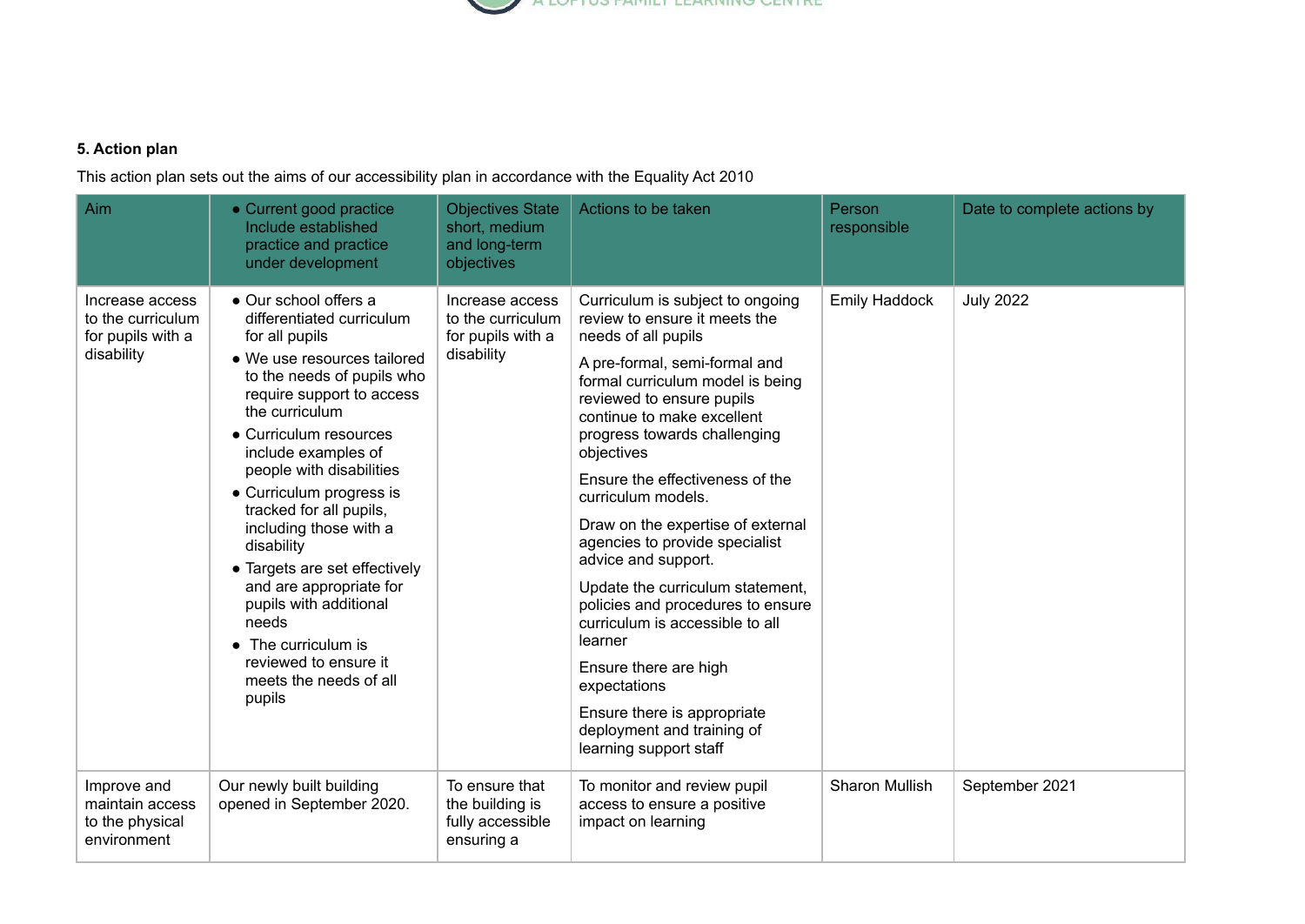|                                              | The building was specifically<br>designed to meet the needs of<br>all learners<br>The environment is adapted to<br>the needs of pupils as<br>required. This includes:<br>$\bullet$ Elevators<br>• Wide corridors<br>• Disabled parking bays<br>• Disabled toilets and<br>changing facilities<br>• Library shelves at<br>wheelchair-accessible<br>height | positive impact<br>on learning                     | To install hoists in all the<br>classroom areas to support the<br>accessibility for pupils with<br>physical disabilities<br>To review the provision in the Mint<br>Class hygiene area for physically<br>disabled pupils requiring manual<br>handling |                      |                  |
|----------------------------------------------|---------------------------------------------------------------------------------------------------------------------------------------------------------------------------------------------------------------------------------------------------------------------------------------------------------------------------------------------------------|----------------------------------------------------|------------------------------------------------------------------------------------------------------------------------------------------------------------------------------------------------------------------------------------------------------|----------------------|------------------|
| Improve the<br>delivery of<br>information to | Our school uses a range of<br>communication methods to                                                                                                                                                                                                                                                                                                  | To review the<br>effectiveness of<br>communication | Complete a communication audit<br>and update policy so that all                                                                                                                                                                                      | <b>Emily Haddock</b> | <b>July 2022</b> |